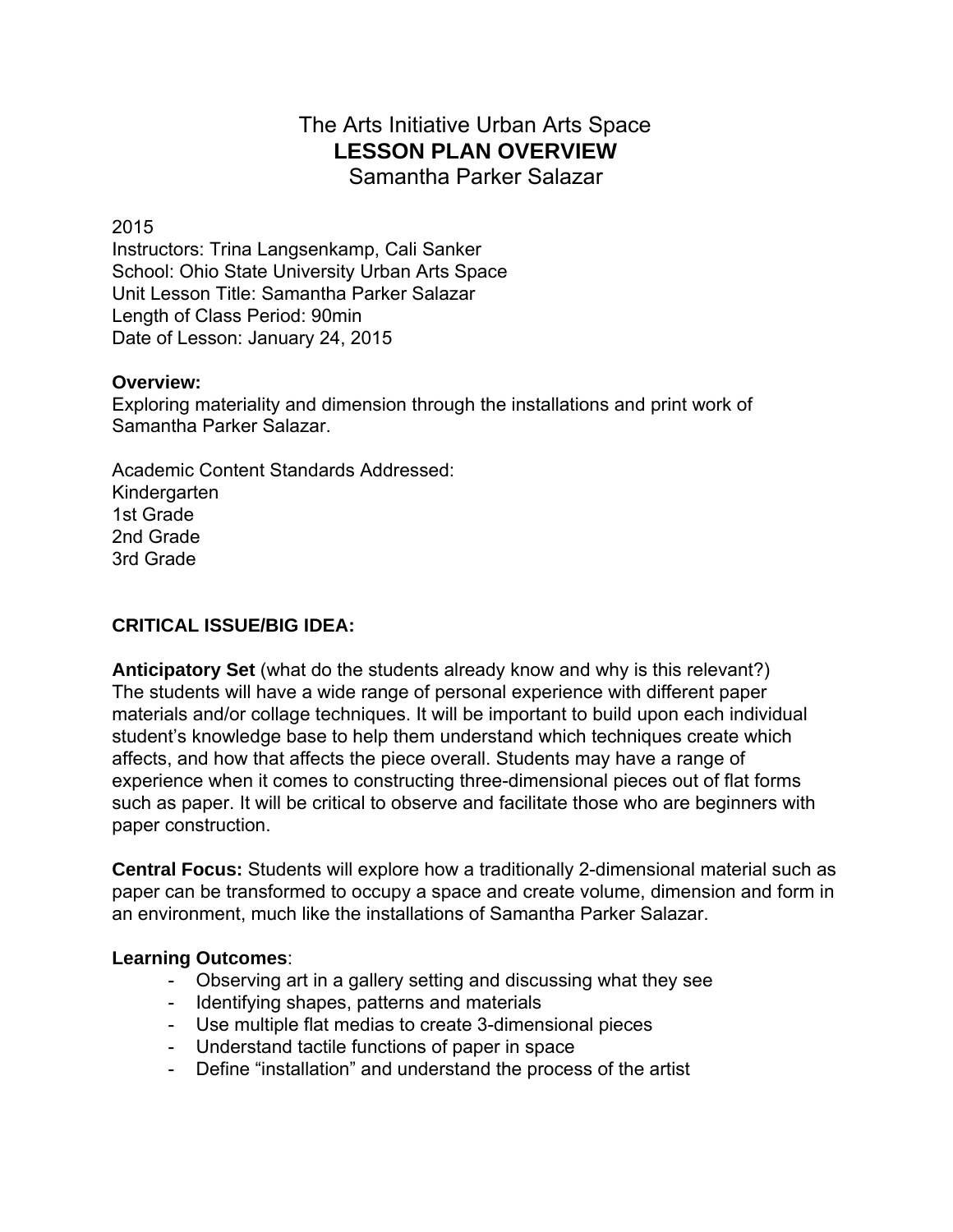# **Essential Questions:**

- How can something 2-dimensional be used to make something 3-dimensional?
- What are installations, and how do artists prepare to create one?

## **ACTIVITIES/SEQUENCE:**

#### (Stage One): **Performance-based Assessment Objectives**

- Students are first told to look around the exhibit. They are encouraged to use their "gallery walk" stance so as to not touch any of the artworks. They observe the collages on the wall, and then as a group take a seat under the installation, Waking Red. Students can look up and around the piece, commenting on the shapes, colors, materials and patterns they see. (10 minutes)
- Samantha then talks to the students about how she created the work. She defines words such as "site-specific" and "installation", describing how this piece was created for this particular spot in this particular gallery. She explains how she starts with site visits, then draws out some sketches in her sketch book to begin planning. She briefly talks about printmaking, and how she cuts each individual line and shape with an xacto knife. She then talks about construction of the piece and her process of putting them together in an area. (5 minutes)
- They move on to talk about the other installed piece, Skyview. Students make observations on what they see, and some of the differences between this piece and Waking Red. Samantha talks about her inspiration for this piece, some of its other locations as an installation, and how she typically transports these large works. Students ask the artist questions, and she answers them to the best of her ability. (10 minutes)

# (Stage Two): **Performance-based Assessment Objectives**

Instructors will engage students in questions that explore the materials in the installations. Students will be asked to describe what different kinds of materials they see and how Samantha has used them in unexpected ways. Students will be asked what kinds of lines, patterns, and colors they see created with these materials.

#### **Academic Language Vocabulary:**

-Installation: 3-dimensional art works put in specific areas to transform the perception of space.

-Site-Specific: art created to exist in a certain space

-2-Dimensional: art created to remain flat, such as painting or drawing

-3-Dimensional: art that occupies more than a flat surface, such as a sculpture

Space: distances or areas around, between or within components of a piece

Printmaking: process of making artworks by printing, normally on paper -**Pattern:** A repeated mark or design

Collage: artwork made from an assemblage of different forms or medias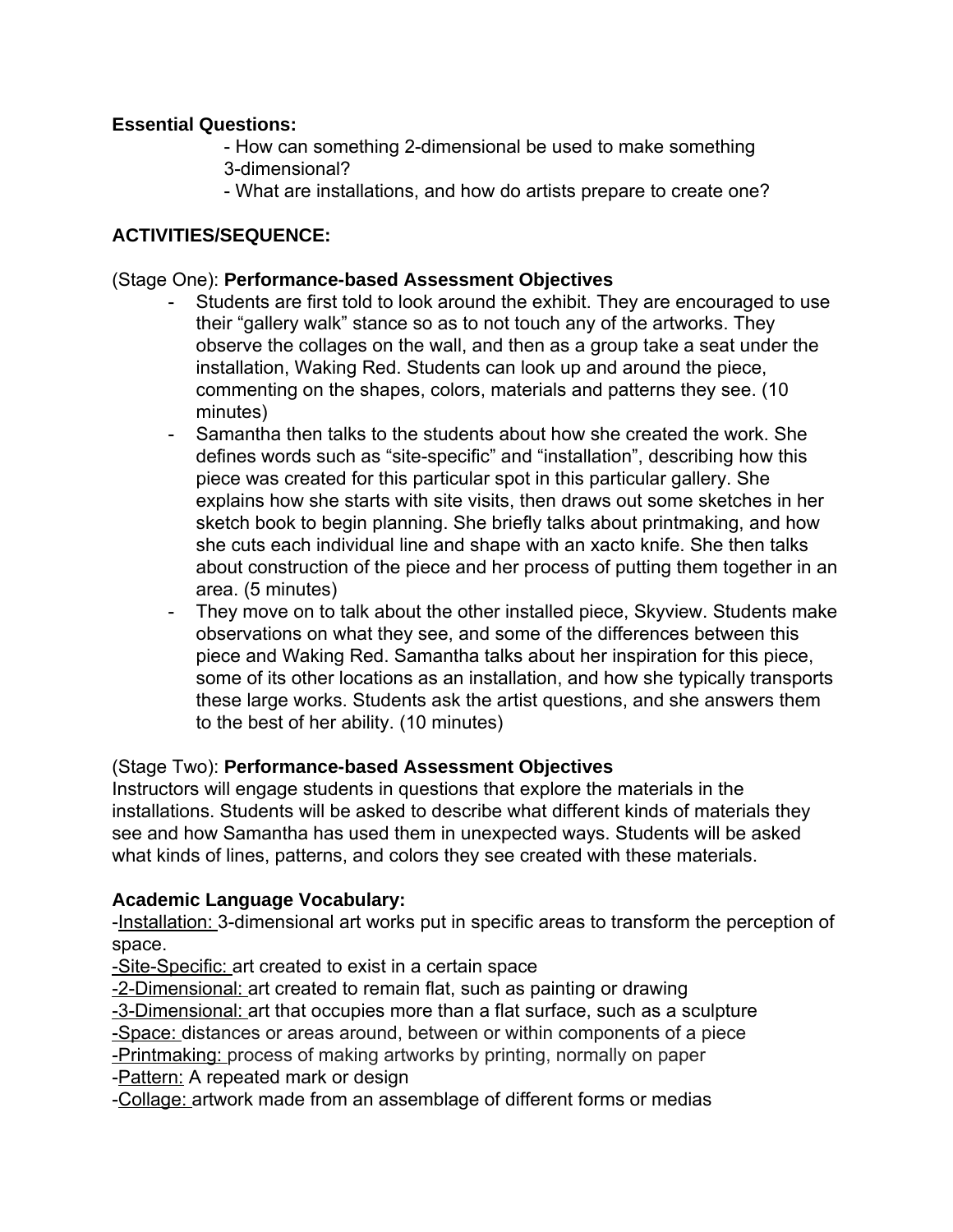-Negative Space: The space around and between the subject of the image

#### **Preparations**

#### **Materials/Resources for the Teachers:**

five to seven work tables depending on class size One table (removed from others) for paper materials thick drawing or watercolor paper assorted colored/patterned paper, such as construction, wrapping, newspaper or maps coffee filters tissue paper markers glue sticks small cups of liquid glue with sticks for application scissors hole punchers

#### (Stage Three): **LEARNING ACTIVITY**

- The students are then seated at the tables that already have the scissors, markers, hole punchers, coffee filters and glue spread out for them. They are introduced to the project and shown the examples. (5 minutes)
- Instructors then demonstrate different methods the students may want to use in creating 3-dimensional collages, such as different ways to bend, fold, twist and connect paper, as well as how to create areas of negative space by cutting and punching out areas. (10 minutes)
- Students are each given a piece of watercolor paper and are called by table to go up and collect any colored paper, tissue or scraps they would like to use to create dimension on their flat paper. (5 minutes)
- Students begin by drawing with the markers on their paper. Instructors encourage the students to consider what kinds of colors, patterns and nonrepresentational shapes they would like to use. They are reminded that they will continue to build on top of this drawing, so some pieces may be covered up. (10 minutes)
- As students begin to finish their initial drawings, they can start adding on layers and 3-dimensional elements with the paper provided.Instructors circle the room and assist students as they need help. (30 minutes)
- As the students wrap up their projects, they are given the option to leave them in the gallery to hang alongside Samantha's or to take them home to share with others. Those who choose to leave their work in the gallery write their name and age on their pieces so viewers know who created their art.

#### **Closure and Review:**

The instructors hang the work of the students in the gallery and the new artists discuss their creations. They are asked to discuss how they used the flat materials to make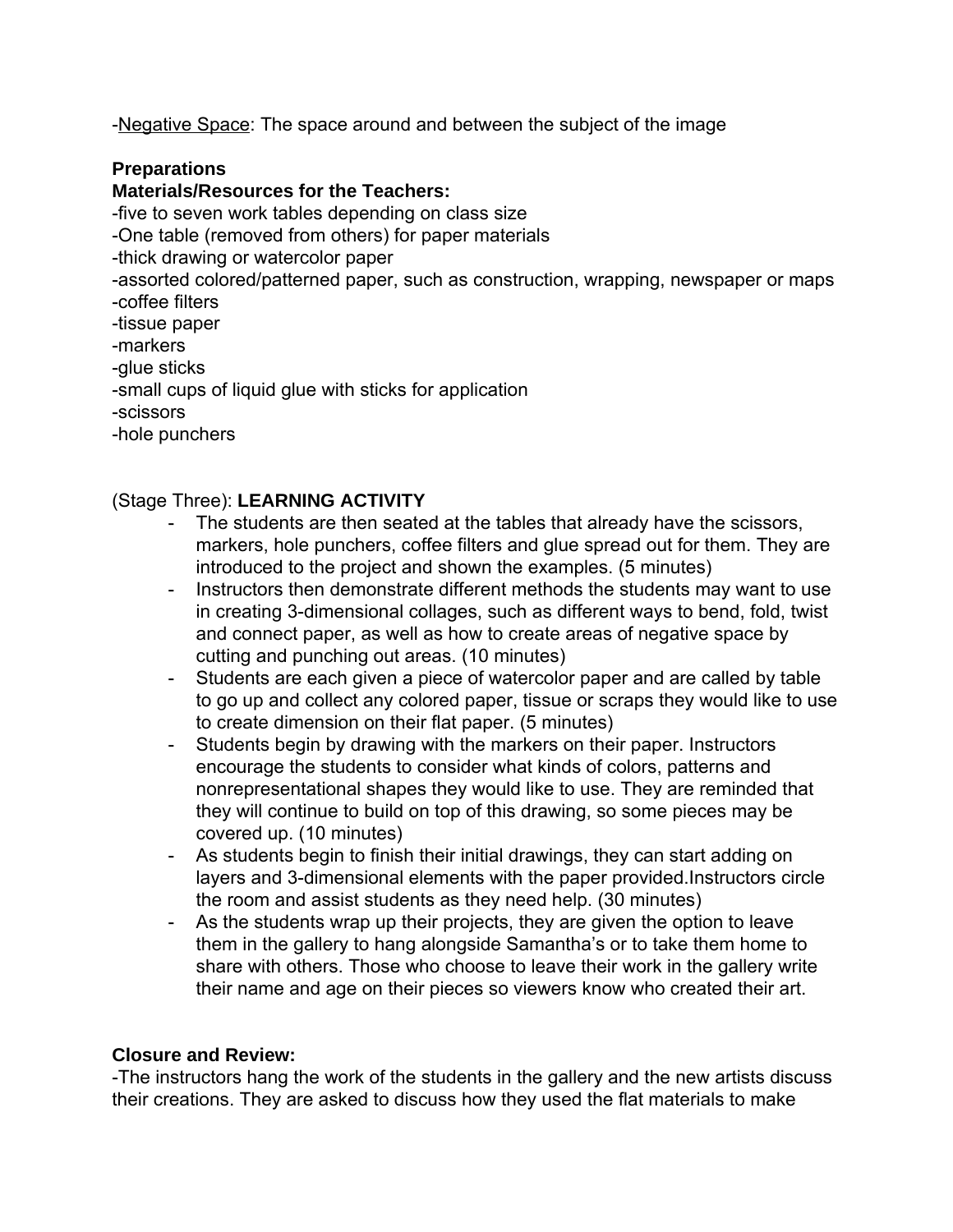images that pop off of the page (literally). The lesson closes with any final questions for Samantha.

# **ACADEMIC CONTENT STANDARDS ADDRESSED – KINDERGARTEN Ohio Department of Education Visual Arts Standard**

# **ENDURING UNDERSTANDINGS:**

**K**: Critical and Creative Thinking: Students combine and apply artistic and reasoning skills to imagine, create, realize and refine artworks in conventional and innovative ways.

# **PROGRESS POINTS:**

**K**: <u>B.</u> Explore a range of art concepts and artworks and construct meaning about the works.

C. Connect making art with individual choice and understanding personal cultural identity.

D. Produce artworks that express and represent their experiences, imagination and ideas using a range of media including new technologies.

E. Form and express opinions about artworks and apply critical and creative thinking skills to assess and refine their artworks

# **CONTENT STATEMENT - Perceiving/Knowing**

**K:** 4PE Distinguish between common visual art forms (e.g., painting, drawing, sculpture

**5PE** Identify and name materials used in visual art.

6PE Recognize and point out basic elements of art in their own artworks and that of others.

**7PE** Explore their environments and experiences for artmaking ideas.

# **CONTENT STATEMENT - Producing/Performing**

**K:** 1PR Explore and experiment with a range of art materials and tools to create and communicate personal meaning.

2PR Generate ideas and images for artwork based on observation, memory, imagination and experience.

**3PR Discover, select and combine art and design elements to** communicate subject matter in various visual forms.

**4PR Reduce objects into basic shapes and lines in relation to the whole image.** 

# **CONTENT STATEMENT - Responding/Reflecting**

**K:** 1RE Describe their artworks and efforts and share their artmaking processes. 2RE Show confidence and pride in their artistic accomplishments.

**6RE** Recognize and point out the similarities and differences between artistic styles.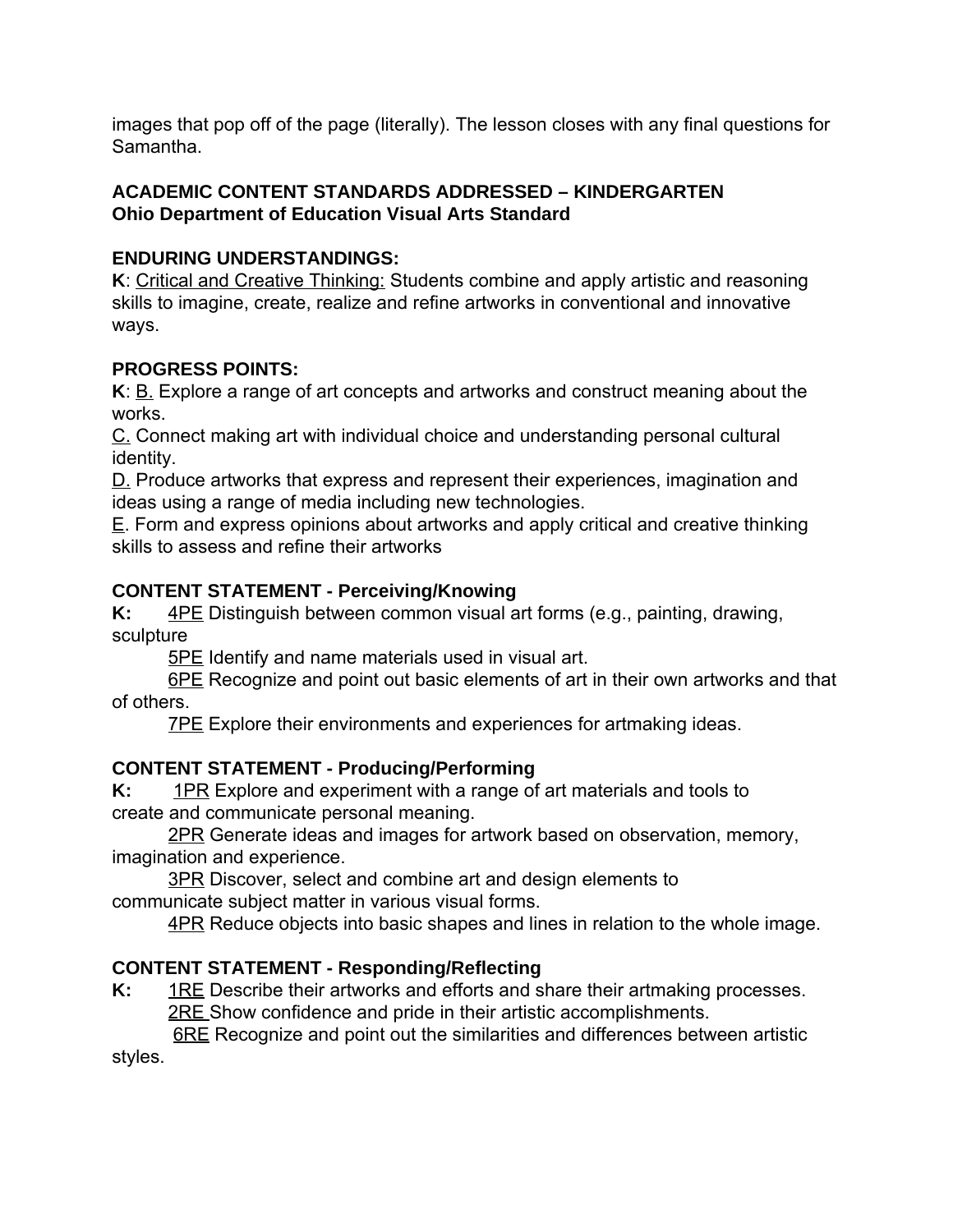### **ACADEMIC CONTENT STANDARDS ADDRESSED – 1st GRADE Ohio Department of Education Visual Arts Standard**

#### **ENDURING UNDERSTANDINGS:**

**1**: Critical and Creative Thinking: Students combine and apply artistic and reasoning skills to imagine, create, realize and refine artworks in conventional and innovative ways.

# **PROGRESS POINTS:**

**1**: B. Explore a range of art concepts and artworks and construct meaning about the works.

C. Connect making art with individual choice and understanding personal cultural identity.

D. Produce artworks that express and represent their experiences, imagination and ideas using a range of media including new technologies.

E. Form and express opinions about artworks and apply critical and creative thinking skills to assess and refine their artworks

# **CONTENT STATEMENT - Perceiving/Knowing**

**1:** 2PE Explore and describe how a selected art object was made.

4PE Identify and point out visual art and design elements and principles in their own artworks and in those of others using art vocabulary.

**5PE** Identify and discuss what an artist does and find examples of works by artists in their schools and communities.

# **CONTENT STATEMENT - Producing/Performing**

**1:** 1PR Demonstrate beginning skill and craftsmanship in the use of art materials and tools.

5PR Use selected art and design elements and principles to explore ideas, feelings and relationships.

# **CONTENT STATEMENT - Responding/Reflecting**

**1:** 2RE Revise works of art to a level of personal satisfaction.

3RE Share their artmaking processes with peers.

4RE Explain how personal interests and experiences are reflected in the subject matter of artworks.

5RE Discuss the meanings of visual symbols, images and icons observed in artworks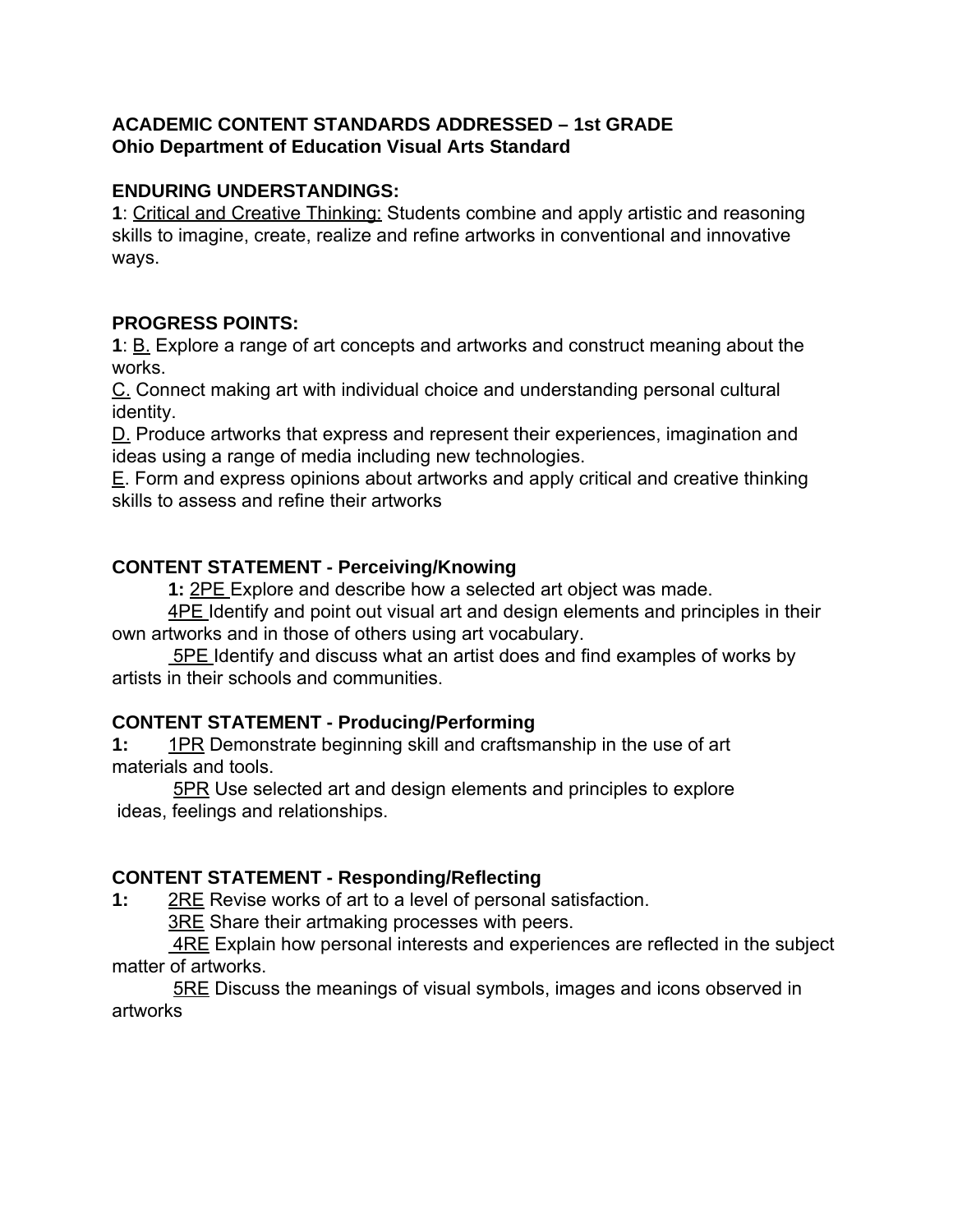# **ACADEMIC CONTENT STANDARDS ADDRESSED – 2nd GRADE Ohio Department of Education Visual Arts Standard**

# **ENDURING UNDERSTANDINGS:**

**2**: Critical and Creative Thinking: Students combine and apply artistic and reasoning skills to imagine, create, realize and refine artworks in conventional and innovative ways.

# **PROGRESS POINTS:**

**1**: B. Explore a range of art concepts and artworks and construct meaning about the works.

C. Connect making art with individual choice and understanding personal cultural identity.

D. Produce artworks that express and represent their experiences, imagination and ideas using a range of media including new technologies.

E. Form and express opinions about artworks and apply critical and creative thinking skills to assess and refine their artworks

# **CONTENT STATEMENT - Perceiving/Knowing**

**2:** 1PE Notice and point out details and respond to expressive features in artworks. 3PE Compare the form, materials and techniques in selected works of art using descriptive language.

# **CONTENT STATEMENT - Producing/Performing**

**2:** 1PR Demonstrate increasing skill and craft in the use of art tools and materials with attention to their diverse qualities.

2PR Envision what cannot be observed directly and depict it visually.

4PR Demonstrate flexibility in their creative processes and use of art materials.

5PR Identify, select and use art and design elements and principles to express emotions and produce a variety of visual effects (e.g., nuances of surface, contour, pattern and tone).

# **CONTENT STATEMENT - Responding/Reflecting**

**2:** 5RE Describe how an artist uses the elements and principles of design to create expressive impact in a work of art.

4RE Share their personal interpretations of the meanings conveyed in various works of art.